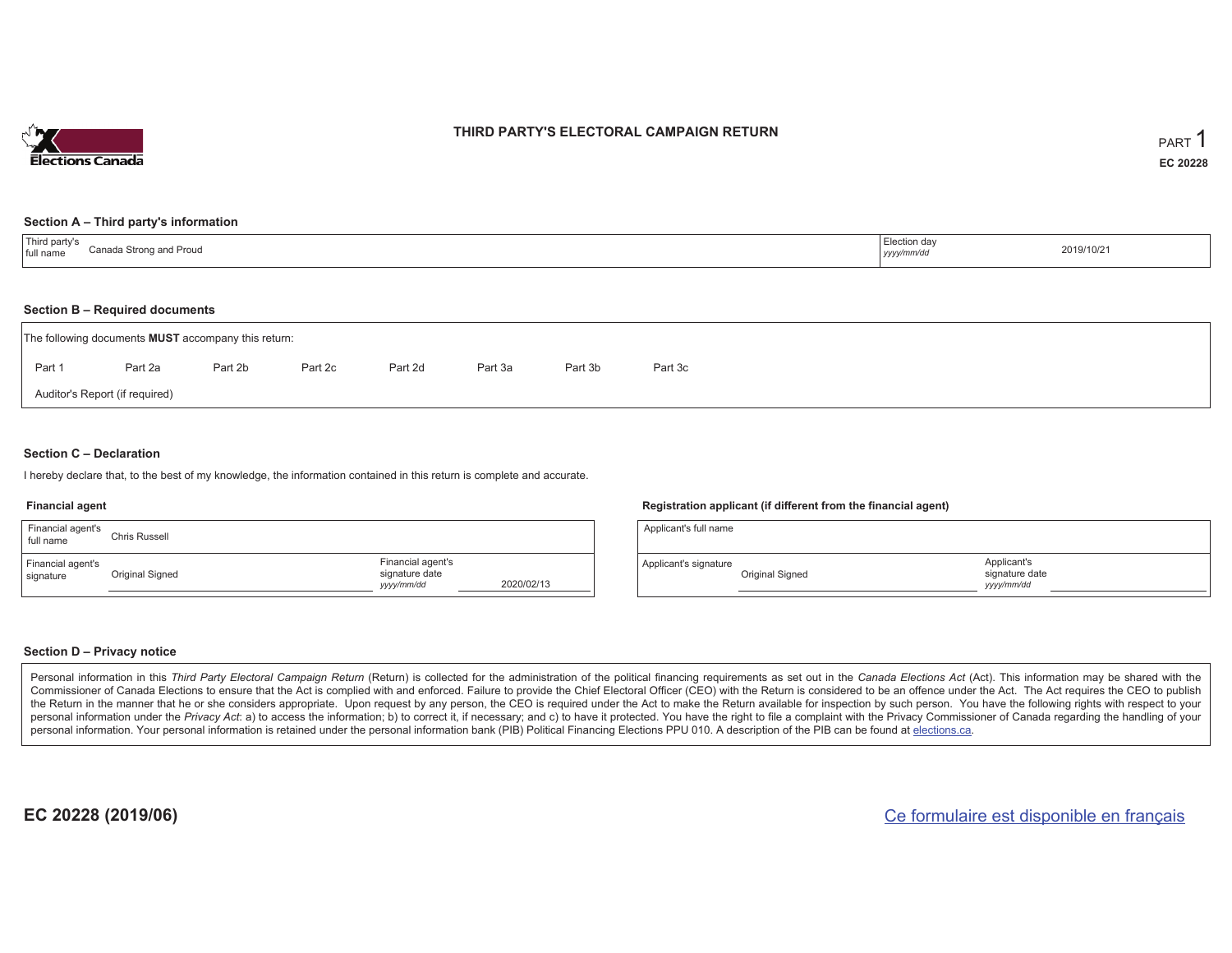

### **THIRD PARTY'S ELECTORAL CAMPAIGN RETURN HIRD PARTY'S ELECTORAL CAMPAIGN RETURN<br>Statement of monetary contributions received PART 2a**

| No. | Full name                                     | <b>Street</b><br>no.                                                              | <b>Street</b> | Apt. | City    | Prov./<br>Terr. | Postal<br>code | Date<br>received<br>yyyy/mm/dd                                                 | Individual | Business /<br>Commercial<br>organization | Government | <b>Trade union</b> | Corporation<br>without share<br>capital | Unincorporated<br>organization or<br>association |
|-----|-----------------------------------------------|-----------------------------------------------------------------------------------|---------------|------|---------|-----------------|----------------|--------------------------------------------------------------------------------|------------|------------------------------------------|------------|--------------------|-----------------------------------------|--------------------------------------------------|
|     |                                               |                                                                                   |               |      |         |                 |                |                                                                                | \$         | \$                                       | \$         | $\mathbf{s}$       | \$                                      | \$                                               |
|     | Manning Centre for Building Democracy         |                                                                                   |               |      | Calgary | AB              | <b>T2E 2P6</b> | 2019/09/23                                                                     |            |                                          |            |                    | 240,500.00                              |                                                  |
|     | 2 Brian Felesky                               |                                                                                   |               |      | Calgary | AB              | T2P 3H9        | 2019/09/19                                                                     | 2,500.00   |                                          |            |                    |                                         |                                                  |
|     |                                               |                                                                                   |               |      |         |                 |                |                                                                                |            |                                          |            |                    |                                         |                                                  |
|     |                                               |                                                                                   |               |      |         |                 |                |                                                                                |            |                                          |            |                    |                                         |                                                  |
|     |                                               |                                                                                   |               |      |         |                 |                |                                                                                |            |                                          |            |                    |                                         |                                                  |
|     |                                               |                                                                                   |               |      |         |                 |                |                                                                                |            |                                          |            |                    |                                         |                                                  |
|     |                                               |                                                                                   |               |      |         |                 |                |                                                                                |            |                                          |            |                    |                                         |                                                  |
|     |                                               |                                                                                   |               |      |         |                 |                |                                                                                |            |                                          |            |                    |                                         |                                                  |
|     |                                               |                                                                                   |               |      |         |                 |                |                                                                                |            |                                          |            |                    |                                         |                                                  |
|     |                                               |                                                                                   |               |      |         |                 |                |                                                                                |            |                                          |            |                    |                                         |                                                  |
|     |                                               |                                                                                   |               |      |         |                 |                |                                                                                |            |                                          |            |                    |                                         |                                                  |
|     |                                               |                                                                                   |               |      |         |                 |                |                                                                                |            |                                          |            |                    |                                         |                                                  |
|     |                                               |                                                                                   |               |      |         |                 |                |                                                                                |            |                                          |            |                    |                                         |                                                  |
|     |                                               |                                                                                   |               |      |         |                 |                |                                                                                |            |                                          |            |                    |                                         |                                                  |
|     |                                               |                                                                                   |               |      |         |                 |                | Totals carried forward from previous page \$                                   |            |                                          |            |                    |                                         |                                                  |
|     |                                               |                                                                                   |               |      |         |                 |                | Total amount of monetary contributions by contributors who gave over \$200 (A) | 2,500.00   |                                          |            |                    | 240,500.00                              |                                                  |
|     |                                               |                                                                                   |               |      |         |                 |                | Number of contributors who gave over \$200                                     |            |                                          |            |                    |                                         |                                                  |
|     |                                               | Total amount of monetary contributions by contributors who gave \$200 or less (B) | 51.00         |      |         |                 |                |                                                                                |            |                                          |            |                    |                                         |                                                  |
|     | Number of contributors who gave \$200 or less |                                                                                   |               |      |         |                 |                |                                                                                |            | $\overline{2}$                           |            |                    |                                         |                                                  |
|     |                                               | Total amount of all monetary contributions (A+B)<br>2,551.00                      |               |      |         | 240,500.00      |                |                                                                                |            |                                          |            |                    |                                         |                                                  |
|     |                                               |                                                                                   |               |      |         |                 |                | Number of contributors who gave monetary contributions                         | 3          |                                          |            |                    |                                         |                                                  |

|  | Third<br>party | P<br>Proud<br>з апы<br>그 사람들은 아이들은 아이들이 아이들이 아이들이 어려워 주었다. | tion da <sup>,</sup><br>yyyy/mm/aa | 019/10/21 | Page |  | υı |  |
|--|----------------|------------------------------------------------------------|------------------------------------|-----------|------|--|----|--|
|--|----------------|------------------------------------------------------------|------------------------------------|-----------|------|--|----|--|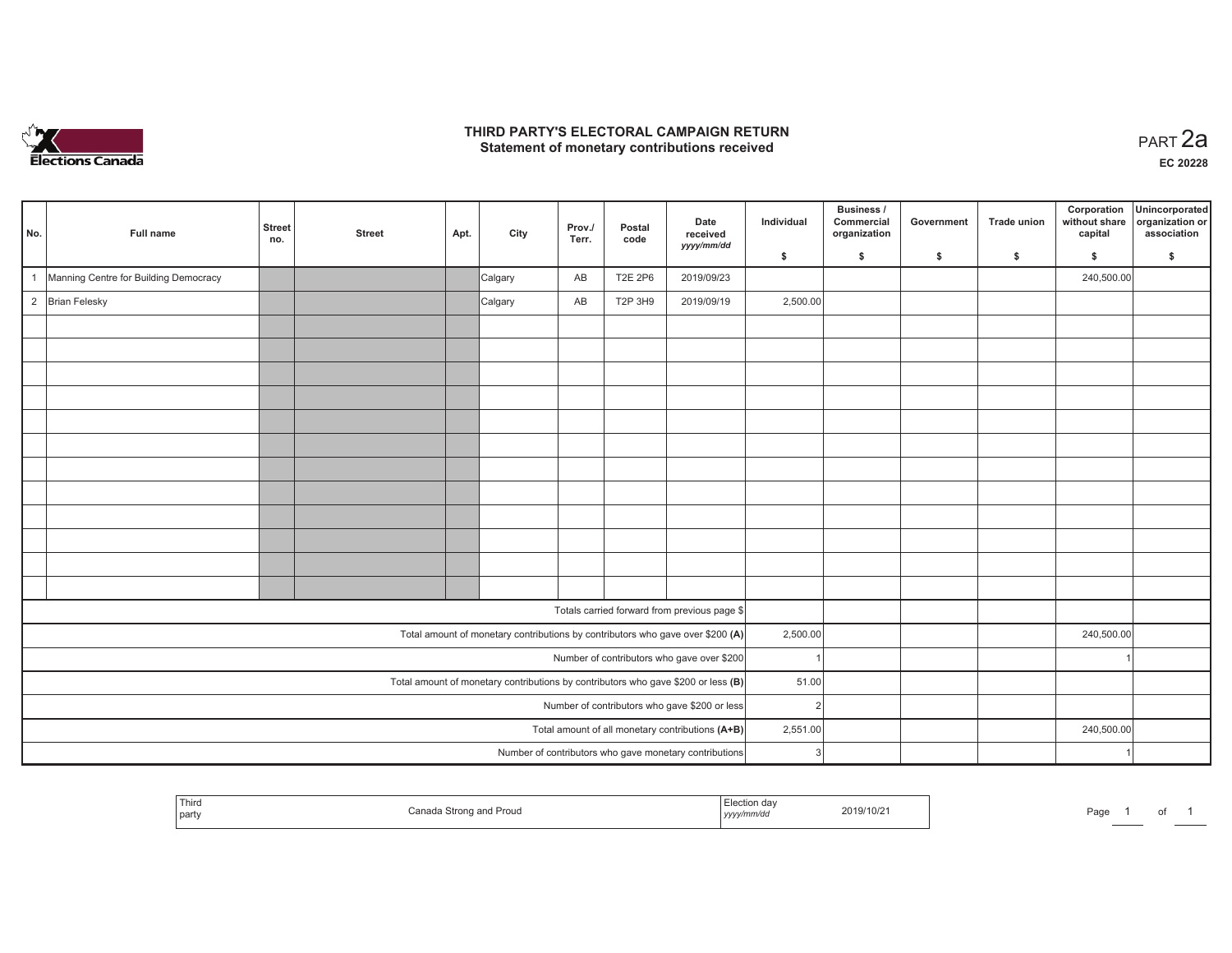

### **THIRD PARTY'S ELECTORAL CAMPAIGN RETURN**  THIRD PARTY'S ELECTORAL CAMPAIGN RETURN<br>Statement of non-monetary contributions received

1 of 1

| No.                                                  | Full name | <b>Street</b><br>no. | <b>Street</b> | Apt. | City | Prov./<br>Terr. | Postal<br>code | Date<br>received<br>yyyy/mm/dd                                                          | Individual | <b>Business /</b><br>Commercial<br>organization | Government | Trade union | Corporation<br>capital | Unincorporated<br>without share organization or<br>association |
|------------------------------------------------------|-----------|----------------------|---------------|------|------|-----------------|----------------|-----------------------------------------------------------------------------------------|------------|-------------------------------------------------|------------|-------------|------------------------|----------------------------------------------------------------|
|                                                      |           |                      |               |      |      |                 |                |                                                                                         | \$         | \$                                              | \$         | \$          | \$                     | \$                                                             |
|                                                      |           |                      |               |      |      |                 |                |                                                                                         |            |                                                 |            |             |                        |                                                                |
|                                                      |           |                      |               |      |      |                 |                |                                                                                         |            |                                                 |            |             |                        |                                                                |
|                                                      |           |                      |               |      |      |                 |                |                                                                                         |            |                                                 |            |             |                        |                                                                |
|                                                      |           |                      |               |      |      |                 |                |                                                                                         |            |                                                 |            |             |                        |                                                                |
|                                                      |           |                      |               |      |      |                 |                |                                                                                         |            |                                                 |            |             |                        |                                                                |
|                                                      |           |                      |               |      |      |                 |                |                                                                                         |            |                                                 |            |             |                        |                                                                |
|                                                      |           |                      |               |      |      |                 |                |                                                                                         |            |                                                 |            |             |                        |                                                                |
|                                                      |           |                      |               |      |      |                 |                |                                                                                         |            |                                                 |            |             |                        |                                                                |
|                                                      |           |                      |               |      |      |                 |                |                                                                                         |            |                                                 |            |             |                        |                                                                |
|                                                      |           |                      |               |      |      |                 |                |                                                                                         |            |                                                 |            |             |                        |                                                                |
|                                                      |           |                      |               |      |      |                 |                |                                                                                         |            |                                                 |            |             |                        |                                                                |
|                                                      |           |                      |               |      |      |                 |                |                                                                                         |            |                                                 |            |             |                        |                                                                |
|                                                      |           |                      |               |      |      |                 |                |                                                                                         |            |                                                 |            |             |                        |                                                                |
|                                                      |           |                      |               |      |      |                 |                |                                                                                         |            |                                                 |            |             |                        |                                                                |
|                                                      |           |                      |               |      |      |                 |                | Totals carried forward from previous page \$                                            |            |                                                 |            |             |                        |                                                                |
|                                                      |           |                      |               |      |      |                 |                |                                                                                         |            |                                                 |            |             |                        |                                                                |
|                                                      |           |                      |               |      |      |                 |                | Total amount of non-monetary contributions by contributors who gave over \$200 (A)      |            |                                                 |            |             |                        |                                                                |
|                                                      |           |                      |               |      |      |                 |                | Number of contributors who gave over \$200                                              |            |                                                 |            |             |                        |                                                                |
|                                                      |           |                      |               |      |      |                 |                | Total amount of non-monetary contributions by contributors who gave \$200 or less $(B)$ |            |                                                 |            |             |                        |                                                                |
| Number of contributors who gave \$200 or less        |           |                      |               |      |      |                 |                |                                                                                         |            |                                                 |            |             |                        |                                                                |
| Total amount of all non-monetary contributions (A+B) |           |                      |               |      |      |                 |                |                                                                                         |            |                                                 |            |             |                        |                                                                |
|                                                      |           |                      |               |      |      |                 |                | Number of contributors who gave non-monetary contributions                              |            |                                                 |            |             |                        |                                                                |

| <sup>1</sup> Thira<br>l partv | ' Proud<br>∵anada Strong<br>nnA<br>i anu<br>. | ction davٽٽ<br>2019/10/21<br>mwac<br>,,,,, | Page |
|-------------------------------|-----------------------------------------------|--------------------------------------------|------|
|-------------------------------|-----------------------------------------------|--------------------------------------------|------|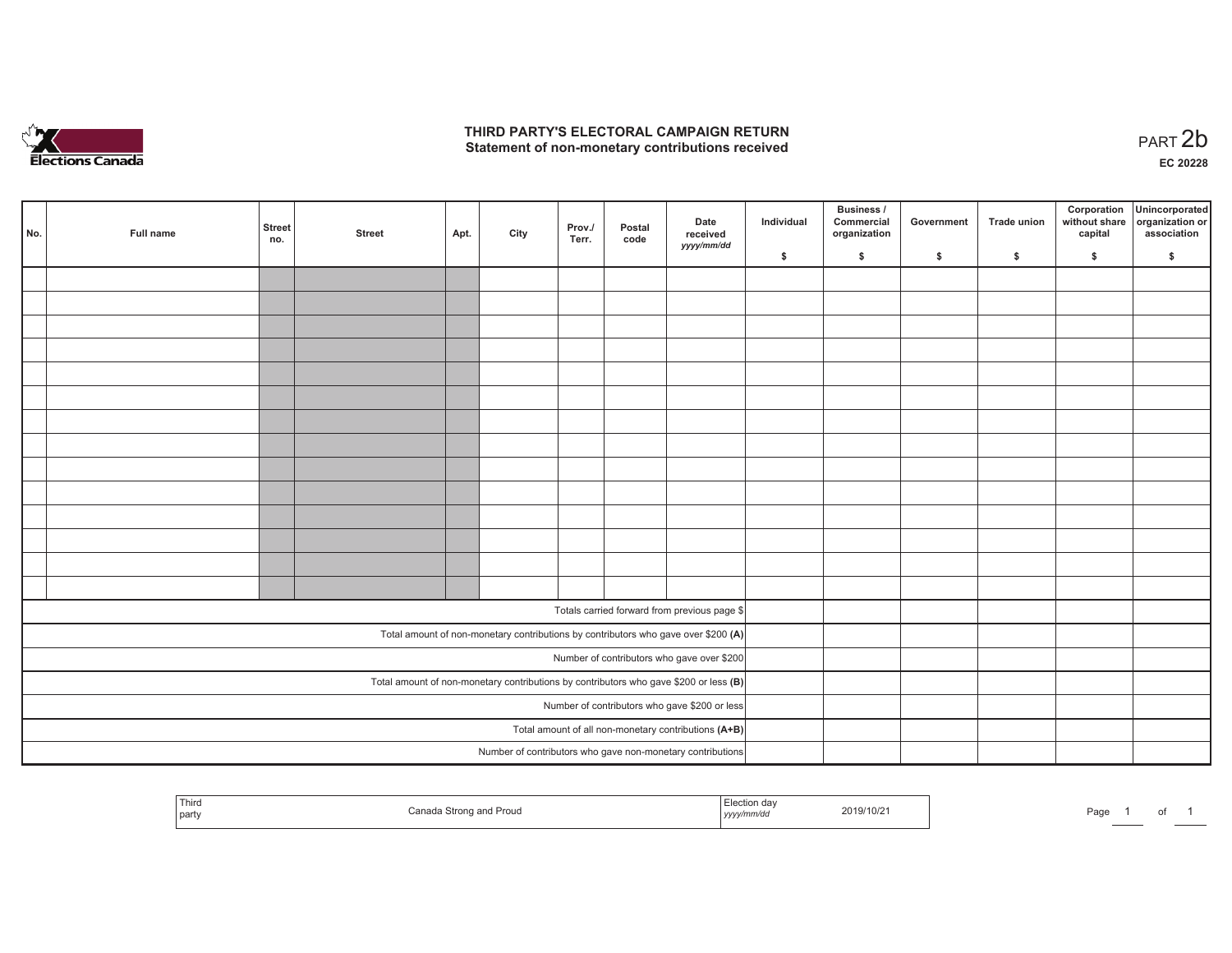

### **THIRD PARTY'S ELECTORAL CAMPAIGN RETURN STATE:** PERSON SELECTORAL CAMPAIGN RETURN<br>
Statement of operating loans received

**EC 20228**

|  | No.                                          | Full name | <b>Street</b><br>no. | <b>Street</b> | Apt. | City | Prov./<br>Terr. | Postal<br>code | Date<br>received                                                | Individual | Business /<br>Commercial<br>organization | Government | Trade union | Corporation<br>capital | Unincorporated<br>without share organization or<br>association |
|--|----------------------------------------------|-----------|----------------------|---------------|------|------|-----------------|----------------|-----------------------------------------------------------------|------------|------------------------------------------|------------|-------------|------------------------|----------------------------------------------------------------|
|  |                                              |           |                      |               |      |      |                 |                | yyyy/mm/dd                                                      | \$         | \$                                       | \$         | \$          | \$                     | \$                                                             |
|  |                                              |           |                      |               |      |      |                 |                |                                                                 |            |                                          |            |             |                        |                                                                |
|  |                                              |           |                      |               |      |      |                 |                |                                                                 |            |                                          |            |             |                        |                                                                |
|  |                                              |           |                      |               |      |      |                 |                |                                                                 |            |                                          |            |             |                        |                                                                |
|  |                                              |           |                      |               |      |      |                 |                |                                                                 |            |                                          |            |             |                        |                                                                |
|  |                                              |           |                      |               |      |      |                 |                |                                                                 |            |                                          |            |             |                        |                                                                |
|  |                                              |           |                      |               |      |      |                 |                |                                                                 |            |                                          |            |             |                        |                                                                |
|  |                                              |           |                      |               |      |      |                 |                |                                                                 |            |                                          |            |             |                        |                                                                |
|  |                                              |           |                      |               |      |      |                 |                |                                                                 |            |                                          |            |             |                        |                                                                |
|  |                                              |           |                      |               |      |      |                 |                |                                                                 |            |                                          |            |             |                        |                                                                |
|  |                                              |           |                      |               |      |      |                 |                |                                                                 |            |                                          |            |             |                        |                                                                |
|  |                                              |           |                      |               |      |      |                 |                |                                                                 |            |                                          |            |             |                        |                                                                |
|  |                                              |           |                      |               |      |      |                 |                |                                                                 |            |                                          |            |             |                        |                                                                |
|  |                                              |           |                      |               |      |      |                 |                |                                                                 |            |                                          |            |             |                        |                                                                |
|  |                                              |           |                      |               |      |      |                 |                |                                                                 |            |                                          |            |             |                        |                                                                |
|  |                                              |           |                      |               |      |      |                 |                | Totals carried forward from previous page \$                    |            |                                          |            |             |                        |                                                                |
|  |                                              |           |                      |               |      |      |                 |                | Total amount of loans by lenders who provided over \$200 (A)    |            |                                          |            |             |                        |                                                                |
|  |                                              |           |                      |               |      |      |                 |                | Number of lenders who provided over \$200                       |            |                                          |            |             |                        |                                                                |
|  |                                              |           |                      |               |      |      |                 |                | Total amount of loans by lenders who provided \$200 or less (B) |            |                                          |            |             |                        |                                                                |
|  | Number of lenders who provided \$200 or less |           |                      |               |      |      |                 |                |                                                                 |            |                                          |            |             |                        |                                                                |
|  |                                              |           |                      |               |      |      |                 |                | Total amount of all loans (A+B)                                 |            |                                          |            |             |                        |                                                                |
|  |                                              |           |                      |               |      |      |                 |                | Number of all lenders who provided loans                        |            |                                          |            |             |                        |                                                                |

| Third<br>  party | Prou | ∟lection<br>.<br>19/10/2<br>yyyymmaa | Page<br>ωı |
|------------------|------|--------------------------------------|------------|
|------------------|------|--------------------------------------|------------|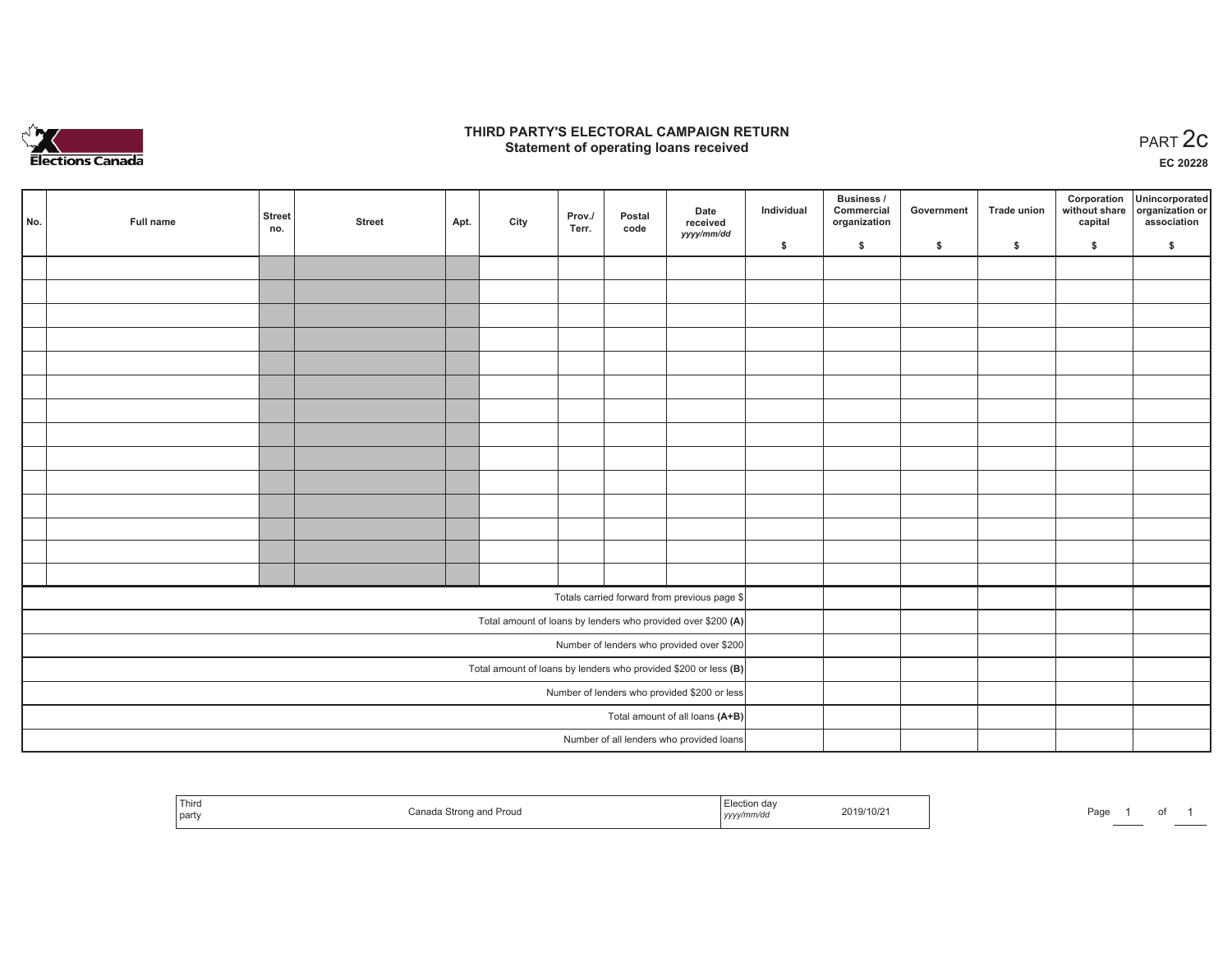# **Elections Canada**

## **THIRD PARTY'S ELECTORAL CAMPAIGN RETURN Summary of inflows**

| PART <sub>2d</sub> |
|--------------------|
| EC 20228           |

| No.          | Type of contributor / lender                 | <b>Monetary</b><br>contributions<br>(Part 2a) | Non-monetary<br>contributions<br>(Part 2b) | Loans<br>(Part 2c) | <b>Total</b> | Number of<br>contributors and<br>lenders |
|--------------|----------------------------------------------|-----------------------------------------------|--------------------------------------------|--------------------|--------------|------------------------------------------|
|              |                                              | \$                                            | \$                                         | \$                 | \$           |                                          |
| 1.           | Individuals                                  | 2,551.00                                      |                                            |                    | 2,551.00     |                                          |
| 2.           | Businesses / Commercial organizations        |                                               |                                            |                    |              |                                          |
| 3.           | Governments                                  |                                               |                                            |                    |              |                                          |
| 4.           | Trade unions                                 |                                               |                                            |                    |              |                                          |
| 5.           | Corporations without share capital           | 240,500.10                                    |                                            |                    | 240,500.00   |                                          |
| 6.           | Unincorporated organizations or associations |                                               |                                            |                    |              |                                          |
| 7.           | Total (items 1 to 6)                         | 243,051.00                                    |                                            |                    | 243,051.00   |                                          |
| <b>Total</b> |                                              |                                               |                                            |                    |              |                                          |
| 8.           | Amount of third party's resources used       |                                               |                                            |                    |              |                                          |
| 9.           | Grand total (items 7 and 8)                  | 243,051.00                                    |                                            |                    | 243,051.00   |                                          |

| Third<br>party | Canada Strong and Proud | <i>∈</i> lection da\<br>$\cdots$<br>yyyy/mm/dd | 2019/10/21 |
|----------------|-------------------------|------------------------------------------------|------------|
|----------------|-------------------------|------------------------------------------------|------------|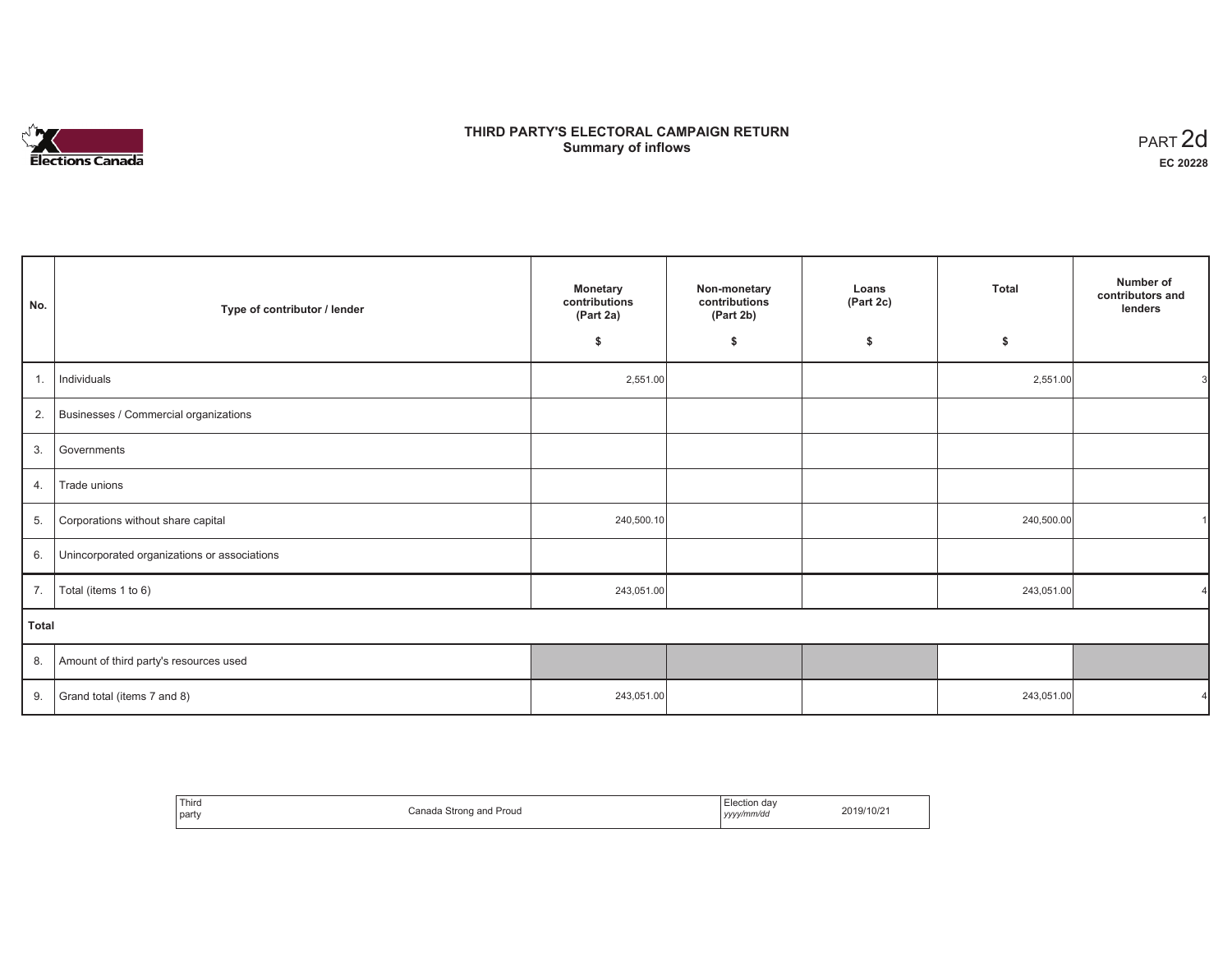

### **THIRD PARTY'S ELECTORAL CAMPAIGN RETURN Statement of expenses incurred for regulated activities that take place during the pre-election period**  *(Only applicable to a fixed-date general election)*

 $_{\sf PART}$ 3a **EC 20228**

For a list of expense types, expense categories and expense subcategories, refer to Annex II in the Instructions.

| No.            | Date<br>incurred<br>yyyy/mm/dd | ED Code<br>(if applicable) | Supplier   | <b>Expense type</b> | Expense<br>category | Expense<br>subcategory | <b>Starting date</b><br>of activity,<br>advertisement<br>or survey<br>yyyy/mm/dd | <b>Ending date</b><br>of activity,<br>advertisement<br>or survey<br>yyyy/mm/dd | Place of activity or<br>advertisement        | <b>Expense amount</b><br>\$ |
|----------------|--------------------------------|----------------------------|------------|---------------------|---------------------|------------------------|----------------------------------------------------------------------------------|--------------------------------------------------------------------------------|----------------------------------------------|-----------------------------|
| $\overline{1}$ | 2019/07/12                     |                            | <b>RBC</b> | Partisan Activities | Other               | <b>Bank Fees</b>       | 2019/07/12                                                                       | 2019/10/31                                                                     | Alberta                                      | 59.00                       |
| $\overline{2}$ | 2019/08/01                     |                            | <b>RBC</b> | Partisan Activities | Other               | <b>Bank Fees</b>       | 2019/07/01                                                                       | 2019/07/31                                                                     | Alberta                                      | 5.00                        |
|                |                                |                            |            |                     |                     |                        |                                                                                  |                                                                                |                                              |                             |
|                |                                |                            |            |                     |                     |                        |                                                                                  |                                                                                |                                              |                             |
|                |                                |                            |            |                     |                     |                        |                                                                                  |                                                                                |                                              |                             |
|                |                                |                            |            |                     |                     |                        |                                                                                  |                                                                                |                                              |                             |
|                |                                |                            |            |                     |                     |                        |                                                                                  |                                                                                |                                              |                             |
|                |                                |                            |            |                     |                     |                        |                                                                                  |                                                                                |                                              |                             |
|                |                                |                            |            |                     |                     |                        |                                                                                  |                                                                                |                                              |                             |
|                |                                |                            |            |                     |                     |                        |                                                                                  |                                                                                |                                              |                             |
|                |                                |                            |            |                     |                     |                        |                                                                                  |                                                                                |                                              |                             |
|                |                                |                            |            |                     |                     |                        |                                                                                  |                                                                                |                                              |                             |
|                |                                |                            |            |                     |                     |                        |                                                                                  |                                                                                |                                              |                             |
|                |                                |                            |            |                     |                     |                        |                                                                                  |                                                                                |                                              |                             |
|                |                                |                            |            |                     |                     |                        |                                                                                  |                                                                                |                                              |                             |
|                |                                |                            |            |                     |                     |                        |                                                                                  |                                                                                |                                              |                             |
|                |                                |                            |            |                     |                     |                        |                                                                                  |                                                                                |                                              |                             |
|                |                                |                            |            |                     |                     |                        |                                                                                  |                                                                                | Totals carried forward from previous page \$ |                             |
|                |                                |                            |            |                     |                     |                        |                                                                                  |                                                                                | Total \$                                     | 64.00                       |

| ---<br>Third<br>part | "<br>Strong and<br>roud<br>uai | . Electic<br>2019/10/2 <sup>.</sup><br>yyyy <i>mmv</i> ur | $D \cap \alpha$<br>'au<br>$-1$ |
|----------------------|--------------------------------|-----------------------------------------------------------|--------------------------------|
|----------------------|--------------------------------|-----------------------------------------------------------|--------------------------------|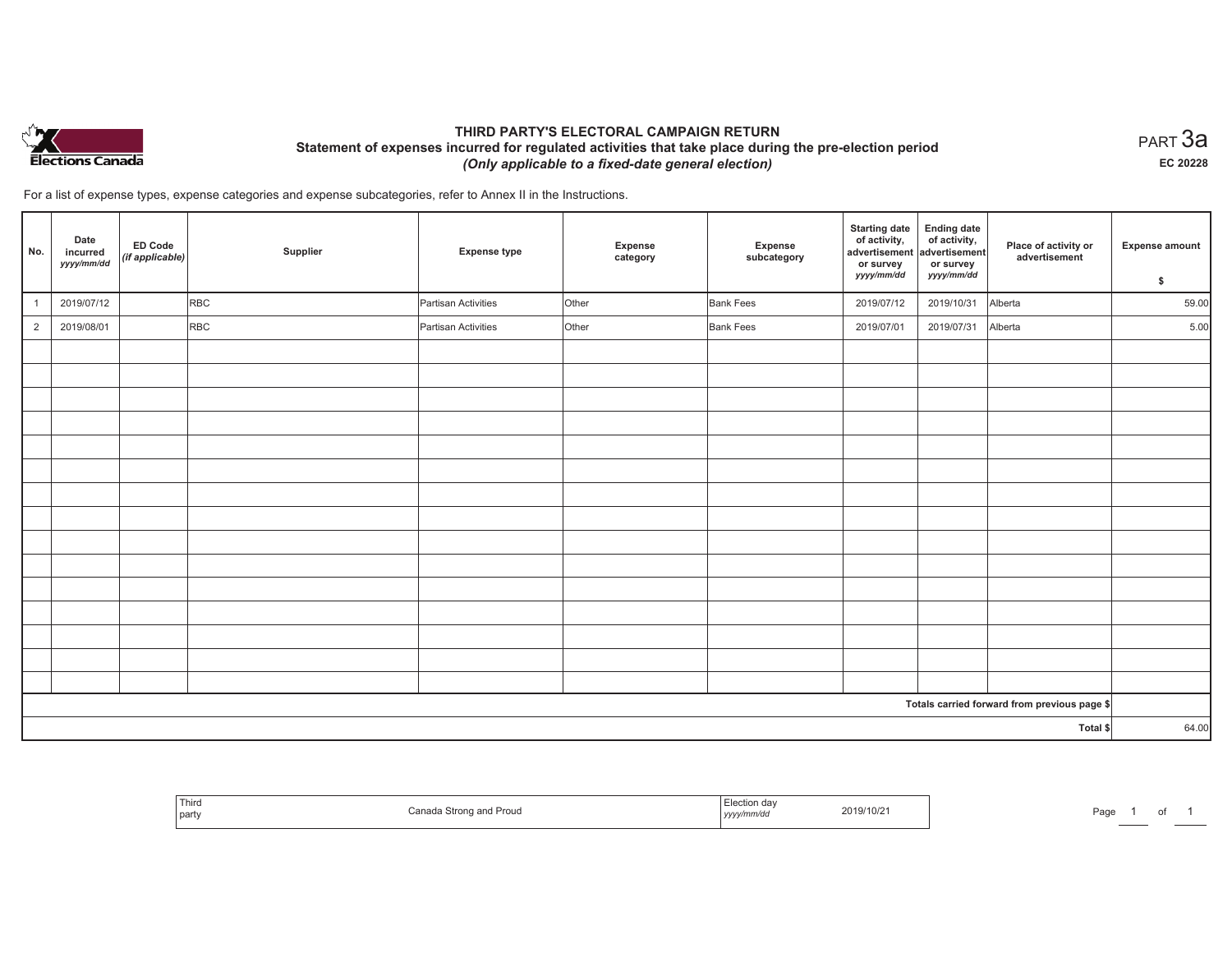

**EC 20228**

For a list of expense types, expense categories and expense subcategories, refer to Annex II in the Instructions.

| No.            | Date<br>incurred<br>yyyy/mm/dd | <b>ED Code</b><br>(if applicable) | Supplier         | <b>Expense type</b>  | Expense<br>category          | Expense<br>subcategory         | <b>Starting date</b><br>of activity,<br>advertisement<br>or survey | <b>Ending date</b><br>of activity,<br>advertisement<br>or survey | Place of activity or<br>advertisement        | <b>Expense amount</b> |
|----------------|--------------------------------|-----------------------------------|------------------|----------------------|------------------------------|--------------------------------|--------------------------------------------------------------------|------------------------------------------------------------------|----------------------------------------------|-----------------------|
|                |                                |                                   |                  |                      |                              |                                | yyyy/mm/dd                                                         | yyyy/mm/dd                                                       |                                              | \$                    |
|                | 2019/09/23                     |                                   | RMG              | Partisan Activity    | <b>Voter Contact</b>         | Voter contact calling services | 2019/09/18                                                         | 2019/09/21                                                       | Ontario                                      | 2,251.69              |
| $\overline{2}$ | 2019/09/23                     |                                   | <b>RMG</b>       | Partisan Activity    | Voter Contact                | Voter contact calling services | 2019/09/20                                                         | 2019/09/21                                                       | BC                                           | 1,384.41              |
| 3              | 2019/09/28                     |                                   | Vitor Marciano   | Partisan Activity    | Salaries, Wages & Consulting | Consulting fees                | 2019/09/11                                                         | 2019/09/28                                                       | National                                     | 510.00                |
| $\overline{4}$ | 2019/09/28                     |                                   | Alex Hopkins     | Partisan Activity    | Salaries, Wages & Consulting | Consulting fees                | 2019/09/11                                                         | 2019/09/28                                                       | National                                     | 360.00                |
| 5              | 2019/09/28                     |                                   | Connor MacDonald | Partisan Activity    | Salaries, Wages & Consulting | Consulting fees                | 2019/09/11                                                         | 2019/09/28                                                       | National                                     | 315.00                |
| 6              | 2019/09/24                     |                                   | Facebook         | Election Advertising | Advertising                  | Content boosting               | 2019/09/11                                                         | 2019/09/23                                                       | National                                     | 2,620.14              |
|                |                                |                                   |                  |                      |                              |                                |                                                                    |                                                                  |                                              |                       |
|                |                                |                                   |                  |                      |                              |                                |                                                                    |                                                                  |                                              |                       |
|                |                                |                                   |                  |                      |                              |                                |                                                                    |                                                                  |                                              |                       |
|                |                                |                                   |                  |                      |                              |                                |                                                                    |                                                                  |                                              |                       |
|                |                                |                                   |                  |                      |                              |                                |                                                                    |                                                                  |                                              |                       |
|                |                                |                                   |                  |                      |                              |                                |                                                                    |                                                                  |                                              |                       |
|                |                                |                                   |                  |                      |                              |                                |                                                                    |                                                                  |                                              |                       |
|                |                                |                                   |                  |                      |                              |                                |                                                                    |                                                                  |                                              |                       |
|                |                                |                                   |                  |                      |                              |                                |                                                                    |                                                                  |                                              |                       |
|                |                                |                                   |                  |                      |                              |                                |                                                                    |                                                                  |                                              |                       |
|                |                                |                                   |                  |                      |                              |                                |                                                                    |                                                                  |                                              |                       |
|                |                                |                                   |                  |                      |                              |                                |                                                                    |                                                                  | Totals carried forward from previous page \$ |                       |
|                |                                |                                   |                  |                      |                              |                                |                                                                    |                                                                  | Total \$                                     | 7,441.24              |

| Election dav<br>2019/10/21<br>yyyy/mm/dd | ร Strong and Proud<br>Canada | Third<br>party |
|------------------------------------------|------------------------------|----------------|
|------------------------------------------|------------------------------|----------------|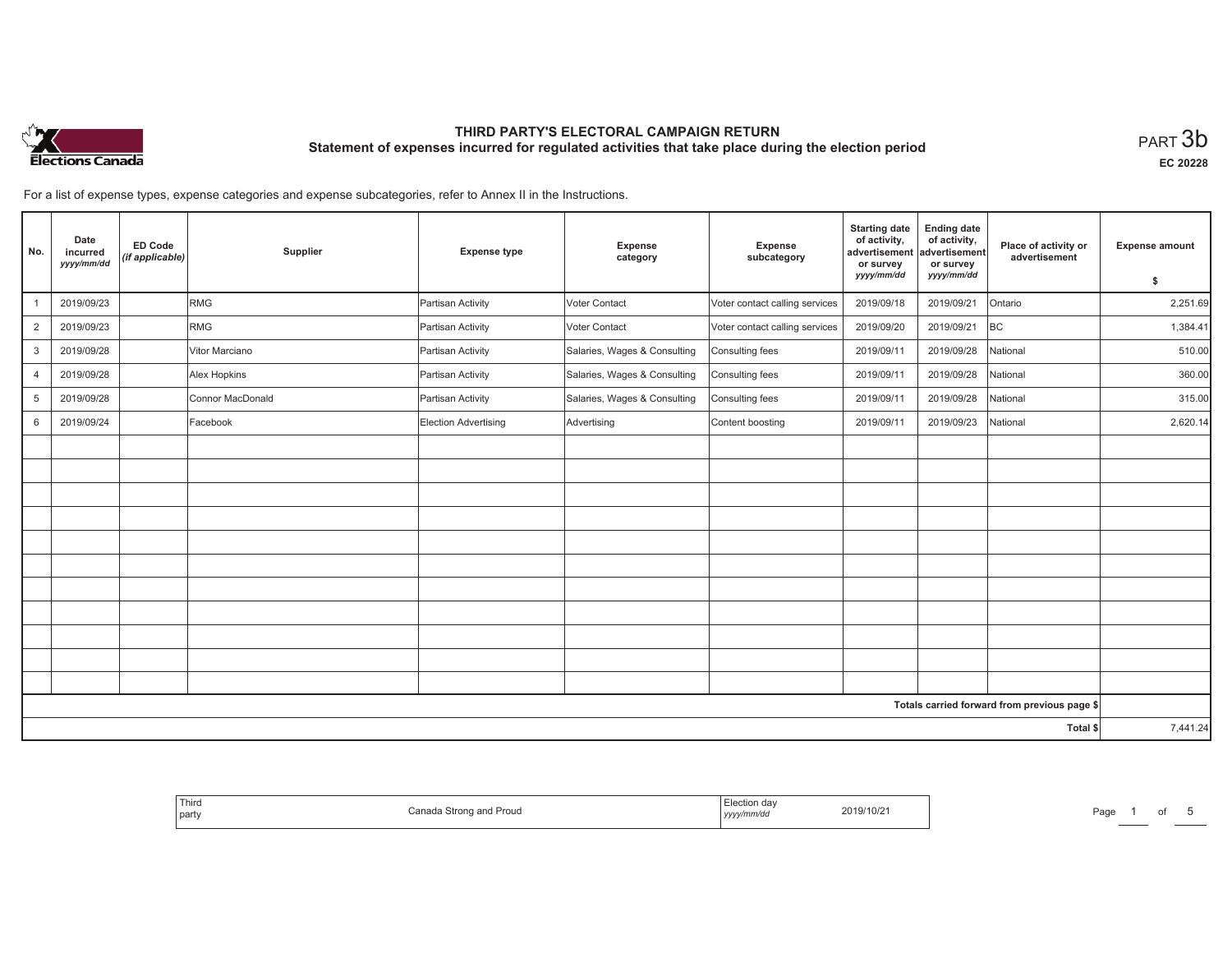

**EC 20228**

For a list of expense types, expense categories and expense subcategories, refer to Annex II in the Instructions.

| No.            | Date<br>incurred<br>yyyy/mm/dd | ED Code<br>(if applicable) | Supplier                            | <b>Expense type</b>         | Expense<br>category          | Expense<br>subcategory         | <b>Starting date</b><br>of activity,<br>advertisement<br>or survey | <b>Ending date</b><br>of activity,<br>advertisement<br>or survey | Place of activity or<br>advertisement        | <b>Expense amount</b> |
|----------------|--------------------------------|----------------------------|-------------------------------------|-----------------------------|------------------------------|--------------------------------|--------------------------------------------------------------------|------------------------------------------------------------------|----------------------------------------------|-----------------------|
|                |                                |                            |                                     |                             |                              |                                | yyyy/mm/dd                                                         | yyyy/mm/dd                                                       |                                              | \$                    |
|                | 2019/09/30                     |                            | <b>RMG</b>                          | Partisan Activity           | Voter Contact                | Voter contact calling services | 2019/09/22                                                         | 2019/09/28                                                       | <b>BC</b>                                    | 6,215.89              |
| 2              | 2019/09/30                     |                            | RMG                                 | Partisan Activity           | Voter Contact                | Voter contact calling services | 2019/09/22                                                         | 2019/09/28                                                       | <b>BC</b>                                    | 35.10                 |
| 3              | 2019/09/30                     |                            | RMG                                 | Partisan Activity           | Voter Contact                | Voter contact calling services | 2019/09/22                                                         | 2019/09/28                                                       | Ontario                                      | 3,772.23              |
| $\overline{4}$ | 2019/10/12                     |                            | Vitor Marciano                      | Partisan Activity           | Salaries, Wages & Consulting | Consulting fees                | 2019/09/29                                                         | 2019/10/12                                                       | National                                     | 396.67                |
| 5              | 2019/10/12                     |                            | Alex Hopkins                        | Partisan Activity           | Salaries, Wages & Consulting | Consulting fees                | 2019/09/29                                                         | 2019/10/12                                                       | National                                     | 280.00                |
| 6              | 2019/10/12                     |                            | Connon MacDonald                    | Partisan Activity           | Salaries, Wages & Consulting | Consulting fees                | 2019/09/29                                                         | 2019/10/12                                                       | National                                     | 245.00                |
| $\overline{7}$ | 2019/09/30                     |                            | Leonard E. Quist (Crafted by Spark) | Partisan Activity           | Office                       | Other - e-mail setup/storage   | 2019/09/20                                                         | 2019/10/12                                                       | National                                     | 6.45                  |
| 8              | 2019/10/01                     |                            | <b>RBC</b>                          | Partisan Activity           | <b>Other</b>                 | Bank fees                      | 2019/10/01                                                         | 2019/10/01                                                       | National                                     | 5.00                  |
| 9              | 2019/10/04                     |                            | <b>RBC</b>                          | Partisan Activity           | Other                        | <b>Transaction fees</b>        | 2019/10/01                                                         | 2019/10/04                                                       | National                                     | 4.25                  |
| 10             | 2019/10/06                     |                            | AGNC Group (US\$2000 @ est 1.32)    | Election Advertising        | Advertising                  | Production costs               | 2019/10/06                                                         | 2019/10/06                                                       | National                                     | 2,640.00              |
| 11             | 2019/10/01                     |                            | Facebook                            | Election Advertising        | Advertising                  | Content boosing                | 2019/09/25                                                         | 2019/09/30                                                       | National                                     | 2,140.65              |
| 12             | 2019/10/01                     |                            | Nation Builder                      | Partisan Activity           | Office                       | Website - hosting              | 2019/09/11                                                         | 2019/09/30                                                       | National                                     | 38.48                 |
| 13             | 2019/09/16                     |                            | Fred Curatolo (Curatolo Cartoons)   | <b>Election Advertising</b> | Advertising                  | Design & development           | 2019/10/13                                                         | 2019/10/13                                                       | National                                     | 170.00                |
|                |                                |                            |                                     |                             |                              |                                |                                                                    |                                                                  |                                              |                       |
|                |                                |                            |                                     |                             |                              |                                |                                                                    |                                                                  |                                              |                       |
|                |                                |                            |                                     |                             |                              |                                |                                                                    |                                                                  |                                              |                       |
|                |                                |                            |                                     |                             |                              |                                |                                                                    |                                                                  |                                              |                       |
|                |                                |                            |                                     |                             |                              |                                |                                                                    |                                                                  | Totals carried forward from previous page \$ | 7,441.24              |
|                |                                |                            |                                     |                             |                              |                                |                                                                    |                                                                  | Total \$                                     | 23,390.96             |

| ua:<br>2019/10/2<br>∽anٽ<br>i Strong and Proud<br>v/mm/du<br>.<br>.<br>,,,,, |
|------------------------------------------------------------------------------|
|------------------------------------------------------------------------------|

Page 2 of 5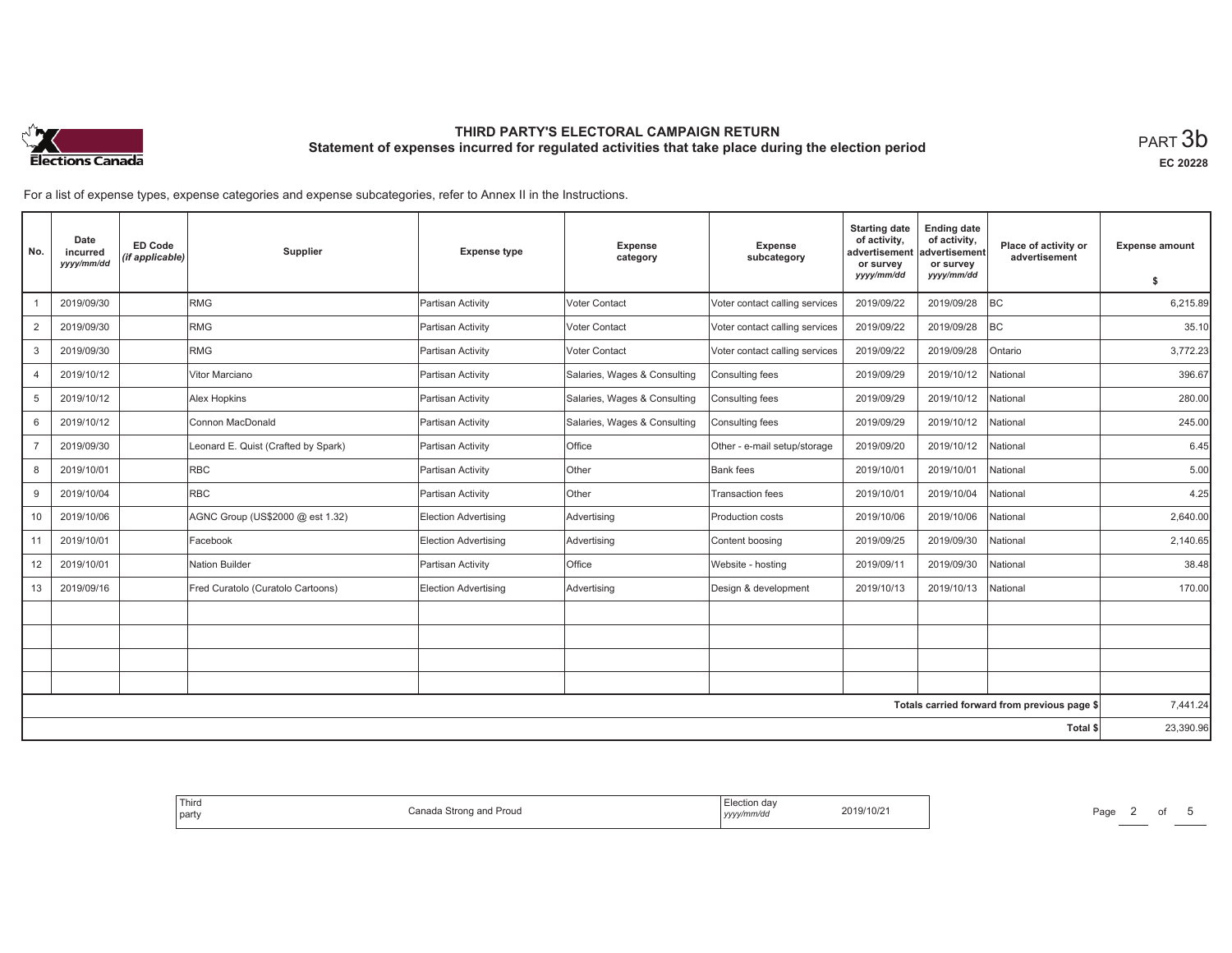

**EC 20228**

For a list of expense types, expense categories and expense subcategories, refer to Annex II in the Instructions.

| No.            | Date<br>incurred<br>yyyy/mm/dd | <b>ED Code</b><br>(if applicable) | Supplier   | <b>Expense type</b> | Expense<br>category | Expense<br>subcategory  | <b>Starting date</b><br>of activity,<br>advertisement<br>or survey | <b>Ending date</b><br>of activity,<br>advertisement<br>or survey | Place of activity or<br>advertisement        | <b>Expense amount</b> |
|----------------|--------------------------------|-----------------------------------|------------|---------------------|---------------------|-------------------------|--------------------------------------------------------------------|------------------------------------------------------------------|----------------------------------------------|-----------------------|
|                |                                |                                   |            |                     |                     |                         | yyyy/mm/dd                                                         | yyyy/mm/dd                                                       |                                              | \$                    |
|                | 2019/10/07                     |                                   | RMG        | Partisan Activity   | Voter Contact       | <b>Calling Services</b> | 2019/09/29                                                         | 2019/10/05                                                       | <b>BC</b>                                    | 5,937.05              |
| 2              | 2019/10/07                     |                                   | RMG        | Partisan Activity   | Voter Contact       | <b>Calling Services</b> | 2019/09/29                                                         | 2019/10/05                                                       | BC                                           | 60.78                 |
| 3              | 2019/10/17                     |                                   | RMG        | Partisan Activity   | Voter Contact       | <b>Calling Services</b> | 2019/10/06                                                         | 2019/10/12                                                       | BC                                           | 2,141.94              |
| $\overline{4}$ | 2019/10/17                     |                                   | RMG        | Partisan Activity   | Voter Contact       | <b>Calling Services</b> | 2019/10/06                                                         | 2019/10/12                                                       | BC                                           | 120.20                |
| 5              | 2019/10/17                     |                                   | RMG        | Partisan Activity   | Voter Contact       | <b>Calling Services</b> | 2019/10/06                                                         | 2019/10/12                                                       | BC                                           | 1,134.54              |
| 6              | 2019/10/21                     |                                   | <b>RMG</b> | Partisan Activity   | Voter Contact       | <b>Calling Services</b> | 2019/10/13                                                         | 2019/10/19                                                       | <b>BC</b>                                    | 77.50                 |
| $\overline{7}$ | 2019/10/21                     |                                   | RMG        | Partisan Activity   | Voter Contact       | <b>Calling Services</b> | 2019/10/20                                                         | 2019/10/20                                                       | BC                                           | 1,157.94              |
| 8              | 2019/10/21                     |                                   | RMG        | Partisan Activity   | Voter Contact       | <b>Calling Services</b> | 2019/10/20                                                         | 2019/10/20                                                       | <b>BC</b>                                    | 454.93                |
| 9              | 2019/10/29                     |                                   | RMG        | Partisan Activity   | Voter Contact       | <b>Text Messaging</b>   | 2019/10/01                                                         | 2019/10/21                                                       | BC                                           | 2,548.08              |
| 10             | 2019/10/29                     |                                   | RMG        | Partisan Activity   | Voter Contact       | <b>Text Messaging</b>   | 2019/10/01                                                         | 2019/10/21                                                       | <b>BC</b>                                    | 4,766.96              |
| 11             | 2019/09/30                     |                                   | RMG        | Partisan Activity   | Voter Contact       | <b>Text Messaging</b>   | 2019/09/11                                                         | 2019/09/30                                                       | <b>ON</b>                                    | 4,059.48              |
| 12             | 2019/10/07                     |                                   | RMG        | Partisan Activity   | Voter Contact       | <b>Calling Services</b> | 2019/09/29                                                         | 2019/10/05                                                       | ON                                           | 3,930.87              |
| 13             | 2019/10/07                     |                                   | RMG        | Partisan Activity   | Voter Contact       | <b>Calling Services</b> | 2019/09/29                                                         | 2019/10/05                                                       | ON                                           | 136.28                |
| 14             | 2019/10/17                     |                                   | RMG        | Partisan Activity   | Voter Contact       | <b>Calling Services</b> | 2019/10/06                                                         | 2019/10/12                                                       | <b>ON</b>                                    | 3,517.35              |
| 15             | 2019/10/17                     |                                   | RMG        | Partisan Activity   | Voter Contact       | <b>Calling Services</b> | 2019/10/06                                                         | 2019/10/12                                                       | ON                                           | 178.65                |
| 16             | 2019/10/18                     |                                   | RMG        | Partisan Activity   | Voter Contact       | Other - Live Calls      | 2019/09/18                                                         | 2019/10/21                                                       | <b>ON</b>                                    | 17,465.28             |
| 17             | 2019/10/17                     |                                   | RMG        | Partisan Activity   | Voter Contact       | <b>Calling Services</b> | 2019/10/06                                                         | 2019/10/12                                                       | <b>ON</b>                                    | 7,480.06              |
|                |                                |                                   |            |                     |                     |                         |                                                                    |                                                                  | Totals carried forward from previous page \$ | 23,390.96             |
|                |                                |                                   |            |                     |                     |                         |                                                                    |                                                                  | Total \$                                     | 78,558.82             |

| ∴ Election ∩ | Thira              |
|--------------|--------------------|
|              |                    |
| 2019/10/21   | Canao              |
|              | a Strong and Proud |
| yyyy/mm/dd   | party              |
|              | .                  |
|              | .                  |

Page 3 of 5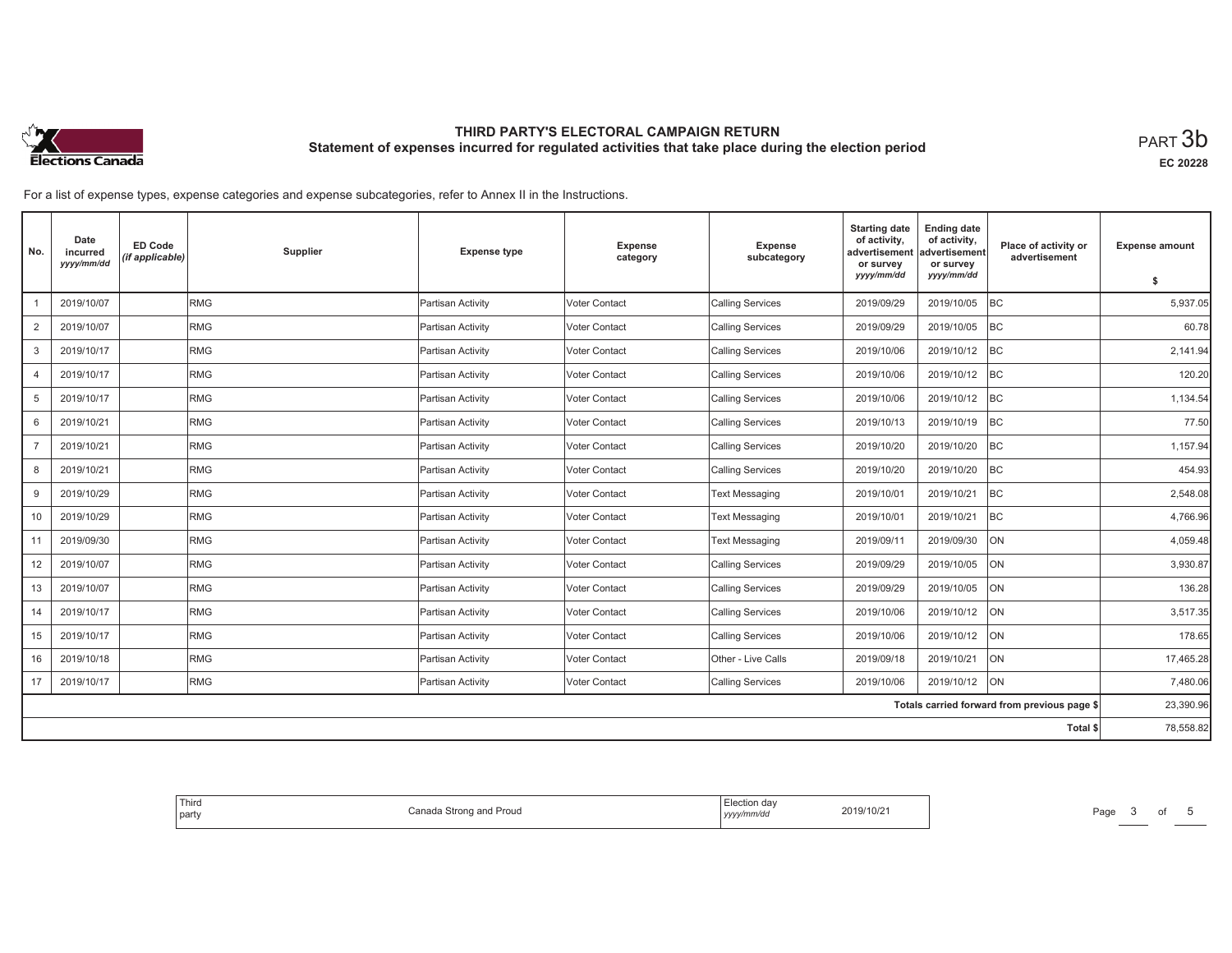

**EC 20228**

For a list of expense types, expense categories and expense subcategories, refer to Annex II in the Instructions.

| No.            | Date<br>incurred<br>yyyy/mm/dd | <b>ED Code</b><br>(if applicable) | Supplier              | <b>Expense type</b>  | Expense<br>category | <b>Expense</b><br>subcategory | <b>Starting date</b><br>of activity,<br>advertisement<br>or survey | <b>Ending date</b><br>of activity,<br>advertisement<br>or survey | Place of activity or<br>advertisement        | <b>Expense amount</b> |
|----------------|--------------------------------|-----------------------------------|-----------------------|----------------------|---------------------|-------------------------------|--------------------------------------------------------------------|------------------------------------------------------------------|----------------------------------------------|-----------------------|
|                |                                |                                   |                       |                      |                     |                               | yyyy/mm/dd                                                         | yyyy/mm/dd                                                       |                                              | \$                    |
|                | 2019/10/21                     |                                   | RMG                   | Partisan Activity    | Voter Contact       | <b>Calling Services</b>       | 2019/10/13                                                         | 2019/10/19                                                       | <b>ON</b>                                    | 121.78                |
| $\overline{2}$ | 2019/10/21                     |                                   | RMG                   | Partisan Activity    | Voter Contact       | <b>Calling Services</b>       | 2019/10/20                                                         | 2019/10/20                                                       | <b>ON</b>                                    | 5,139.82              |
| 3              | 2019/10/21                     |                                   | <b>RMG</b>            | Partisan Activity    | Voter Contact       | <b>Calling Services</b>       | 2019/10/20                                                         | 2019/10/20                                                       | <b>ON</b>                                    | 3.732.60              |
| 4              | 2019/10/21                     |                                   | RMG                   | Partisan Activity    | Voter Contact       | <b>Calling Services</b>       | 2019/10/21                                                         | 2019/10/21                                                       | <b>ON</b>                                    | 1,711.32              |
| 5              | 2019/10/29                     |                                   | RMG                   | Partisan Activity    | Voter Contact       | <b>Text Messaging</b>         | 2019/10/01                                                         | 2019/10/21                                                       | <b>ON</b>                                    | 53,553.45             |
| 6              | 2019/10/29                     |                                   | <b>RMG</b>            | Partisan Activity    | Voter Contact       | <b>Text Messaging</b>         | 2019/10/01                                                         | 2019/10/21                                                       | <b>ON</b>                                    | 17,993.16             |
|                | 2019/10/29                     |                                   | RMG                   | Partisan Activity    | Voter Contact       | <b>Text Messaging</b>         | 2019/10/01                                                         | 2019/10/21                                                       | ON                                           | 25,192.13             |
| 8              | 2019/10/18                     |                                   | ElectRight            | Partisan Activity    | Voter Contact       | <b>Calling Services</b>       | 2019/09/30                                                         | 2019/10/07                                                       | <b>ON</b>                                    | 7,897.91              |
| 9              | 2019/10/18                     |                                   | ElectRight            | Partisan Activity    | Voter Contact       | <b>Calling Services</b>       | 2019/09/30                                                         | 2019/10/07                                                       | <b>BC</b>                                    | 444.19                |
| 10             | 2019/10/15                     |                                   | Facebook              | Election Advertising | Advertising         | <b>Content Boosting</b>       | 2019/10/01                                                         | 2019/10/09                                                       | National                                     | 5,244.11              |
| 11             | 2019/10/15                     |                                   | Facebook              | Election Advertising | Advertising         | <b>Content Boosting</b>       | 2019/10/10                                                         | 2019/10/14                                                       | National                                     | 20,848.89             |
| 12             | 2019/10/19                     |                                   | Facebook              | Election Advertising | Advertising         | <b>Content Boosting</b>       | 2019/10/15                                                         | 2019/10/17                                                       | National                                     | 18.326.44             |
| 13             | 2019/10/23                     |                                   | Facebook              | Election Advertising | Advertising         | <b>Content Boosting</b>       | 2019/10/08                                                         | 2019/10/10                                                       | National                                     | 2,144.92              |
| 14             | 2019/10/23                     |                                   | Ben Purkis            | Election Advertising | Advertising         | Design and Development        | 2019/10/08                                                         | 2019/10/10                                                       | National                                     | 706.25                |
| 15             | 2019/10/23                     |                                   | Facebook              | Election Advertising | Advertising         | <b>Content Boosting</b>       | 2019/10/16                                                         | 2019/10/21                                                       | National                                     | 21,976.47             |
| 16             | 2020/01/21                     |                                   | Facebook (correction) | Election Advertising | Advertising         | <b>Content Boosting</b>       | 2019/09/11                                                         | 2019/10/21                                                       | National                                     | 159.61                |
| 17             | 2019/10/21                     |                                   | NationBuilder         | Partisan Activity    | Office              | <b>Website Hosting</b>        | 2019/10/04                                                         | 2019/11/04                                                       | National                                     | 135.34                |
|                |                                |                                   |                       |                      |                     |                               |                                                                    |                                                                  | Totals carried forward from previous page \$ | 78,558.82             |
|                |                                |                                   |                       |                      |                     |                               |                                                                    |                                                                  | Total \$                                     | 263,887.21            |

| lection dav<br>2019/10/21<br>Proud<br>Canada Strong and<br>yyyy/mm/dd<br>the contract of the contract of the contract of |  |
|--------------------------------------------------------------------------------------------------------------------------|--|
|--------------------------------------------------------------------------------------------------------------------------|--|

Page 4 of 5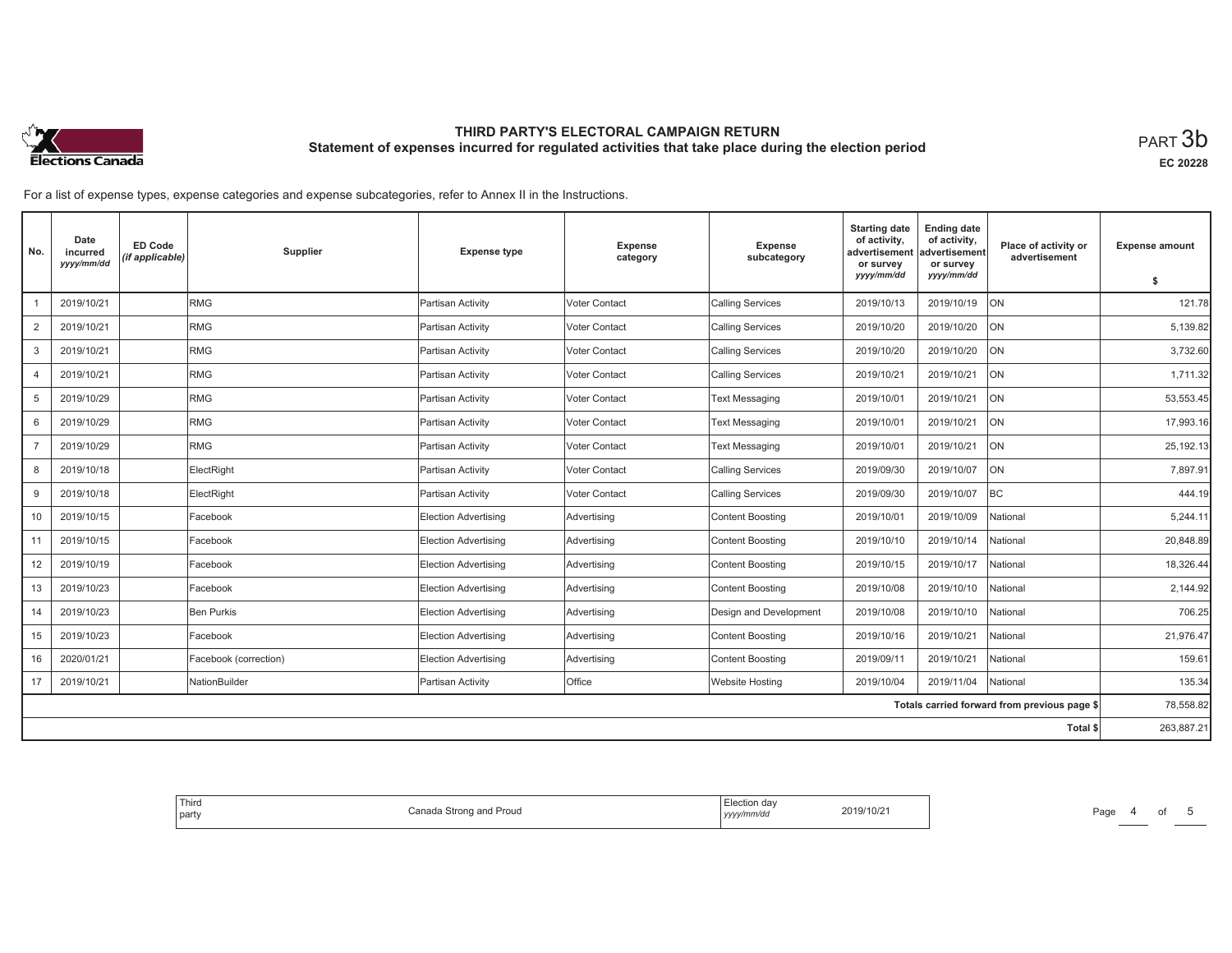

**EC 20228**

Page 5 of 5

For a list of expense types, expense categories and expense subcategories, refer to Annex II in the Instructions.

| No.            | Date<br>incurred<br>yyyy/mm/dd | <b>ED Code</b><br>(if applicable) | Supplier                                 | <b>Expense type</b> | Expense<br>category          | Expense<br>subcategory     | <b>Starting date</b><br>of activity,<br>advertisement<br>or survey | <b>Ending date</b><br>of activity,<br>advertisement<br>or survey | Place of activity or<br>advertisement        | <b>Expense amount</b> |
|----------------|--------------------------------|-----------------------------------|------------------------------------------|---------------------|------------------------------|----------------------------|--------------------------------------------------------------------|------------------------------------------------------------------|----------------------------------------------|-----------------------|
|                |                                |                                   |                                          |                     |                              |                            | yyyy/mm/dd                                                         | yyyy/mm/dd                                                       |                                              | \$                    |
|                | 2019/10/21                     |                                   | Vitor Marciano                           | Partisan Activity   | Salaries, Wages & Consulting | Consulting fees            | 2019/10/13                                                         | 2019/10/21                                                       | National                                     | 255.00                |
| $\overline{2}$ | 2019/10/21                     |                                   | Alex Hopkins                             | Partisan Activity   | Salaries, Wages & Consulting | Consulting fees            | 2019/10/13                                                         | 2019/10/21                                                       | ON                                           | 180.00                |
| 3              | 2019/10/21                     |                                   | Connor MacDonald                         | Partisan Activity   | Salaries, Wages & Consulting | Consulting fees            | 2019/10/13                                                         | 2019/10/21                                                       | National                                     | 157.50                |
| 4              | 2019/10/21                     |                                   | <b>RBC</b>                               | Partisan Activity   | Other                        | Transaction fees           | 2019/10/18                                                         | 2019/10/21                                                       | National                                     | 90.00                 |
| 5              | 2020/02/03                     |                                   | <b>MMN</b>                               | Partisan Activity   | Salaries, Wages & Consulting | Consulting fees            | 2019/09/11                                                         | 2019/10/21                                                       | National                                     | 5,250.00              |
| 6              | 2019/09/30                     |                                   | <b>Leonard Quist</b>                     | Partisan Activity   | Office                       | Other-Email Set Up/Storage | 2019/10/13                                                         | 2019/10/21                                                       | National                                     | 2.52                  |
| $\overline{7}$ | 2019/10/21                     |                                   | Go Daddy (2.25 x 3) CSP, ON, BC          | Partisan Activity   | Office                       | <b>Website Development</b> | 2019/09/11                                                         | 2019/10/21                                                       | National                                     | 6.75                  |
| 8              | 2019/10/21                     |                                   | The Internet Centre / allconferencecalls | Partisan Activity   | Office                       | Telephone & Internet       | 2019/09/11                                                         | 2019/10/21                                                       | National                                     | 352.08                |
|                |                                |                                   |                                          |                     |                              |                            |                                                                    |                                                                  |                                              |                       |
|                |                                |                                   |                                          |                     |                              |                            |                                                                    |                                                                  |                                              |                       |
|                |                                |                                   |                                          |                     |                              |                            |                                                                    |                                                                  |                                              |                       |
|                |                                |                                   |                                          |                     |                              |                            |                                                                    |                                                                  |                                              |                       |
|                |                                |                                   |                                          |                     |                              |                            |                                                                    |                                                                  |                                              |                       |
|                |                                |                                   |                                          |                     |                              |                            |                                                                    |                                                                  |                                              |                       |
|                |                                |                                   |                                          |                     |                              |                            |                                                                    |                                                                  |                                              |                       |
|                |                                |                                   |                                          |                     |                              |                            |                                                                    |                                                                  |                                              |                       |
|                |                                |                                   |                                          |                     |                              |                            |                                                                    |                                                                  |                                              |                       |
|                |                                |                                   |                                          |                     |                              |                            |                                                                    |                                                                  | Totals carried forward from previous page \$ | 263,887.21            |
|                |                                |                                   |                                          |                     |                              |                            |                                                                    |                                                                  | Total \$                                     | 270,181.06            |

| ⊡ection da∿<br>2019/10/21<br>Canada<br>Proud<br>. Strona<br>ope<br>yyyy/mm/dd<br>. |  |
|------------------------------------------------------------------------------------|--|
|------------------------------------------------------------------------------------|--|